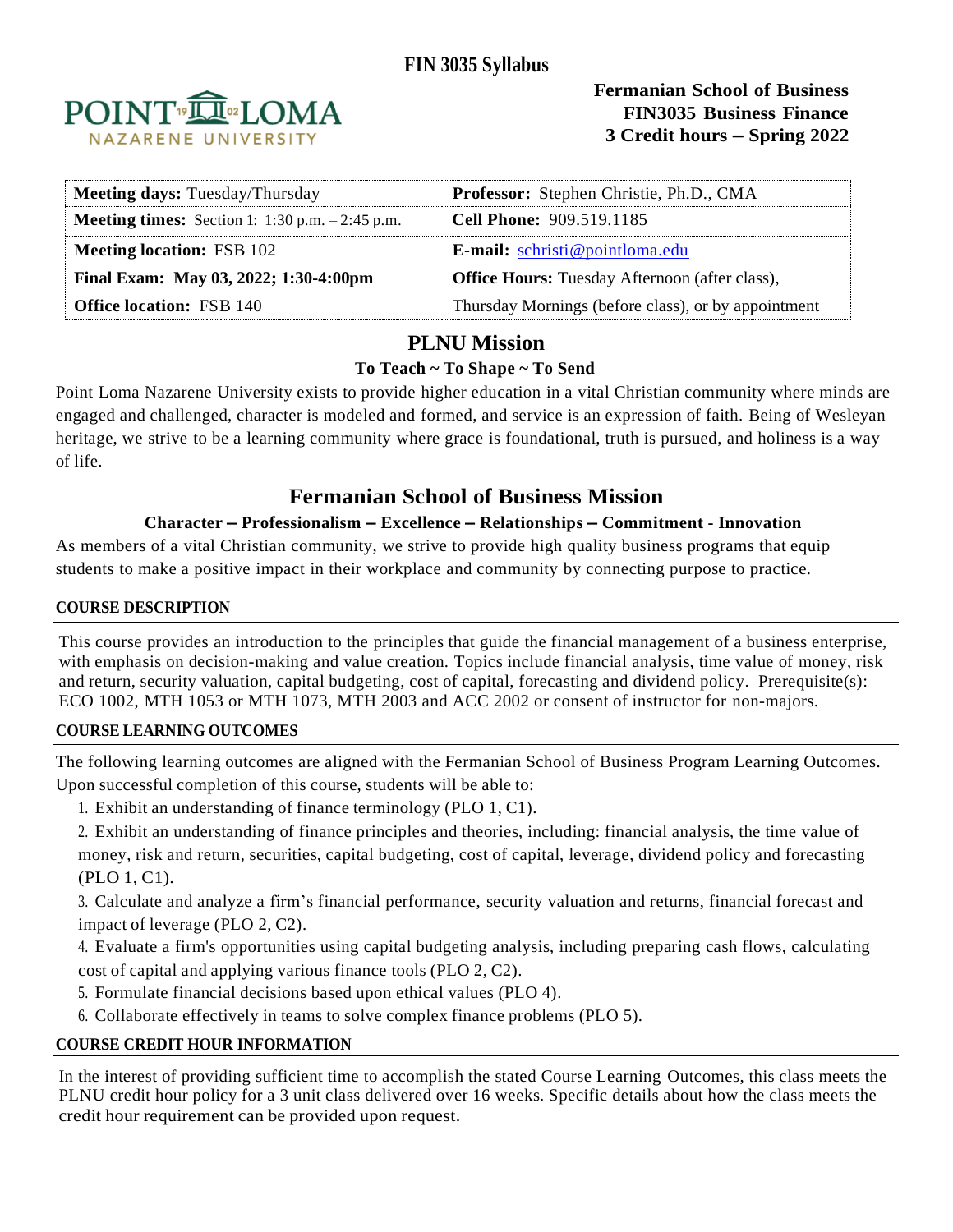### **REQUIRED TEXT AND STUDY RESOURCES**

**Text:** Financial Management: Principles and Applications, Titman, Keown, Martin, 13th edition, Pearson, ©2018 (ISBN-13#: 9780134417219). **Resources:** Personal Computer with Microsoft Excel.

#### **CLASS ACTIVITIES (ASSESSMENT AND GRADING)**

**Individual Homework**: Homework assignments will primarily consist of problems from the end of each chapter and problems provided by the instructor and will be assigned (via Canvas) for each class period approximately one week prior to the due date of such assignments. All homework assignments must be turned in (via Canvas) no later than 7:00am on the date the homework assignment is due. Late homework will not be accepted as we will review all assignments in class the date they are due. Submit only your own original work for homework. While working together on homework assignments is encouraged, you **cannot** share homework (Microsoft Excel) files and must submit your own work (see academic integrity section below). Homework must be prepared using Microsoft Excel and submitted through Canvas. Homework must include all work and supporting calculations in Excel for credit. **Quizzes**: Quizzes will be given during the semester and will consist of multiple choice and true/false questions based primarily on finance terms, concepts and terminology included in the textbook and lectures. No makeup quizzes will be issued if one is missed; however, your lowest grade on the quizzes will be dropped from your final grade score. **Case Problem**: There is one case problem that requires the development of a solution in Excel and then a specific write-up of the solution using Word. An example of the written report will be provided. More details to be provided later. **Exams**: Every student is to be present for all exams and the final exam at the scheduled times. Students should not share their Excel files with other students as each student must create their own spreadsheets. No makeup exams will be given without PRIOR permission. The professor will provide a makeup exam only for absences officially excused by the university provost or for emergencies completely beyond a student's control, such as a documented illness or injury. You must coordinate any conflict with one of these exams with the professor as soon as you discover it, preferably not later than 48 hours prior to the exam.

#### **PLNU & COURSE POLICIES**

- 1. *Professionalism:* The guiding norm for the conduct of this class will be respect. Students are expected to exhibit respect to all who are part of the learning experience and students can expect to receive respect in return. Any deviations from this norm will be grounds for an immediate request to leave the class. As a function of respect, students are expected to prepare for class and hold to the highest levels of professionalism including integrity and honesty, respectfulness, punctuality and mature leadership. Exemplary behavior is expected in the classroom.
- 2. *Academic Honesty:* Students should demonstrate academic honesty by doing original work and by giving appropriate credit to the ideas of others. Academic dishonesty is the act of presenting information, ideas, and/or concepts as one's own when in reality they are the results of another person's creativity and effort. A faculty member who believes a situation involving academic dishonesty has been detected may assign a failing grade for that assignment or examination, or, depending on the seriousness of the offense, for the course. Faculty should follow and students may appeal using the procedure in the university Catalog. Se[e Academic Policies](https://catalog.pointloma.edu/content.php?catoid=52&navoid=2919#Academic_Honesty) for definitions of kinds of academic dishonesty and for further policy information.
- 3. *Student Responsibility***:** Each student is responsible for individual learning. As such, each student must: Read all chapters assigned prior to class, participate in the class discussion, and ask appropriate questions during class to further you understanding. On many occasions the professor will ask if everyone understands or if anyone has any questions. If students do not ask for additional help with the concept(s), students are telling the professor that they understand the concept(s) up to that point AND the students give the professor permission to move on to the next concept or topic. It is the responsibility of each student to seek assistance from the professor outside of class if there are still questions. Think! Earning an undergraduate degree isn't about knowing how to regurgitate information that someone told you – it means that you know how to think and problem solve on your own.
- 4. *Attendance and Participation***:** Regular and punctual attendance at all class sessions is considered essential to optimum academic achievement. If the student is absent for more than 10 percent of class sessions, the faculty member will issue a written warning of de-enrollment. If the absences exceed 20 percent, the student may be de-enrolled without notice until the university drop date or, after that date, receive the appropriate grade for their work and participation.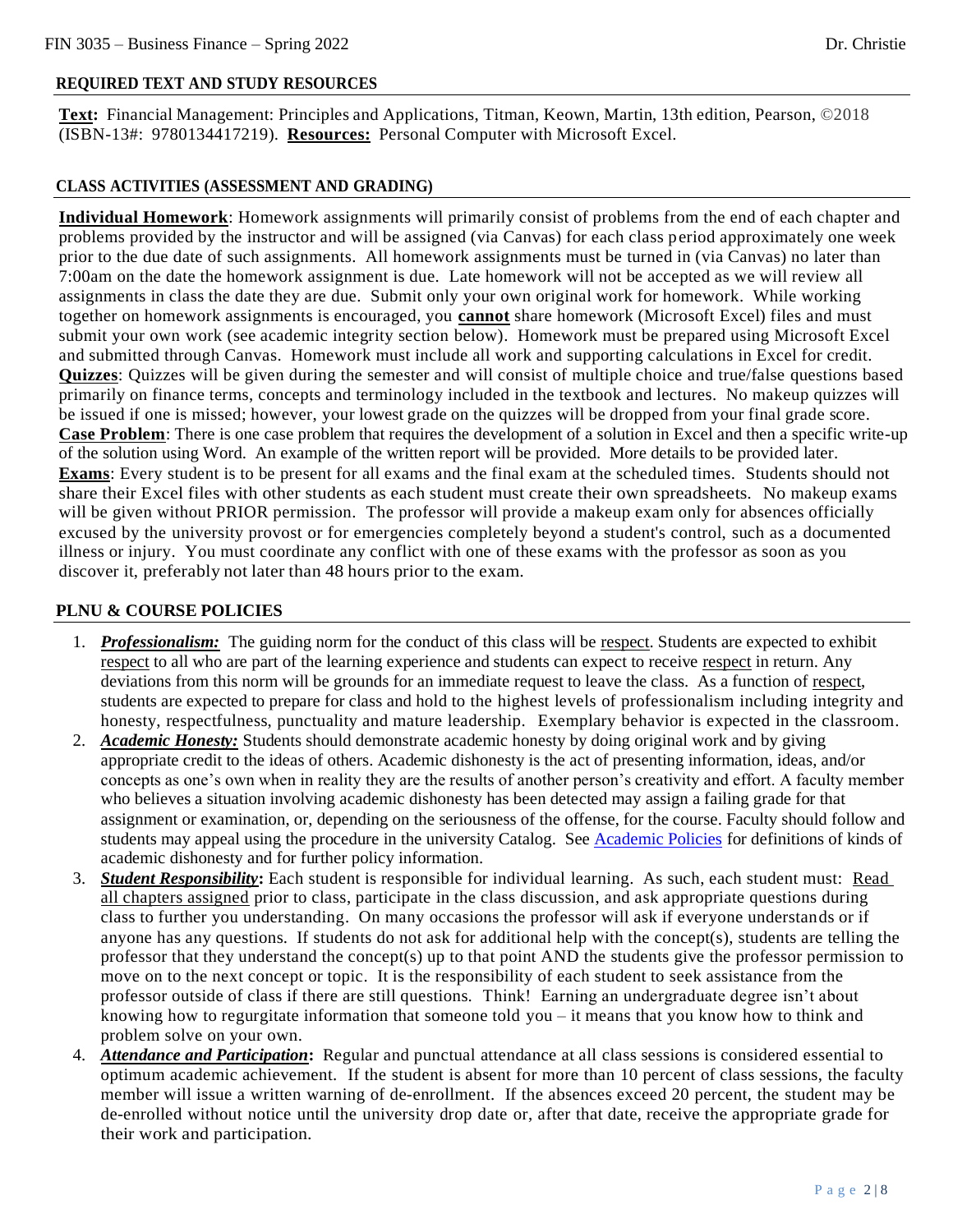- 5. *Late Work*: Late work **will not be accepted except under extreme circumstances**, and unless approved by the professor prior to the assignment date, and provided that the request is reasonable and has merit. Note: If the assignment is to be submitted via Canvas, the opportunity to submit the assignment will end at the stated time and you will not be able to earn credit for that particular assignment.
- 6. *Quizzes*: Additional quizzes will be given at the discretion of the professor. If a student is late or absent, the quiz cannot be made up.
- 7. *Grading Standards*: Each student will be evaluated on quiz scores, homework, the case problem, and test scores. Each student is expected to perform in a manner consistent with college requirements.
- 8. *Examinations*: The concepts tested will be based on the reading, lecture, and homework.
- 9. *Schedule Changes:* The information in this syllabus is subject to change. Any such changes will be announced in class and/or communicated via Canvas or PLNU e-mail.
- 10. *Canvas and e-mail*: Assignments, announcements, changes to this syllabus and other communication from the instructor, from time to time, may be made via Canvas and/or the student's PLNU e-mail address. Students are required to review their Canvas and PLNU e-mail daily.
- 11. *Mobile phones: and Other Mobile Devices*: The use of mobile phones, including phone calls, texting or any other purpose, is not allowed in the classroom during class meetings or examinations. Please keep mobile phones turnedoff and out of sight at all times. The classroom use of tablets and PC's should only be for class-related work and not forsocial media or any other non-class purposes.
- 12. *Video or audio recording during class***:** No video or audio recording of the instructor or guest speakers is allowed in class under any circumstances without the explicit written permission of the instructor and/or guest speaker.
- 13. *Dropping the Course:* It is the student's responsibility to maintain his/her class schedule. Should the need arise to drop this course (personal emergencies, poor performance, etc.), the student has the responsibility to follow through (provided the drop date meets the stated calendar deadline established by the university), not the professor. Simply ceasing to attend this course or failing to follow through to arrange for a change of registration (drop/add) may easily result in a grade of F on the official transcript.
- 14. *Final Examination Policy:* Successful completion of this class requires taking the final examination **on its scheduled day**. No requests for early examinations or alternative days will be approved. Make-up examinations will only be considered if the student notifies the professor at least 24 hours in advance of the exam date and provided that the request is reasonable and has merit. The student's notification to the professor of an absence does not constitute approval of a make-up exam. A phone message from the student may be used for notification, but unless the student receives confirmation of approval from the professor prior to the exam, the make-up exam has not been approved. In all other cases, make-up examination requests **will be denied**.
- 15. *Copyright Policy:* Point Loma Nazarene University, as a non-profit educational institution, is entitled by law to use materials protected by the US Copyright Act for classroom education. Any use of those materials outside the class may violate the law.
- 16. *FERPA Policy*: In compliance with federal law, neither PLNU student ID nor social security number should be used in publicly posted grades or returned sets of assignments without student written permission. This class will meet the federal requirements by distributing all grades and papers individually. Also in compliance with FERPA, you will be the only person given information about your progress in this class unless you have designated others to receive it in the "Information Release" section of the student portal. See [Policy Statements i](http://www.pointloma.edu/experience/academics/catalogs/undergraduate-catalog/policy-statements)n the (undergrad/ graduate as appropriate) academic catalog.
- 17. *Use of Technology*: In order to be successful in your course, you'll need to meet the minimum technology and system requirements; please refer to the *[Technology and System Requirements](https://help.pointloma.edu/TDClient/1808/Portal/KB/ArticleDet?ID=108349)* information. Additionally, students are required to have headphone speakers, microphone, or webcams compatible with their computer available to use for any online or hybrid classes. Please note that any course with online proctored exams require a computer with a camera (tablets are not compatible) to complete exams online.

Problems with technology do not relieve you of the responsibility of participating, turning in your assignments, or completing your class work.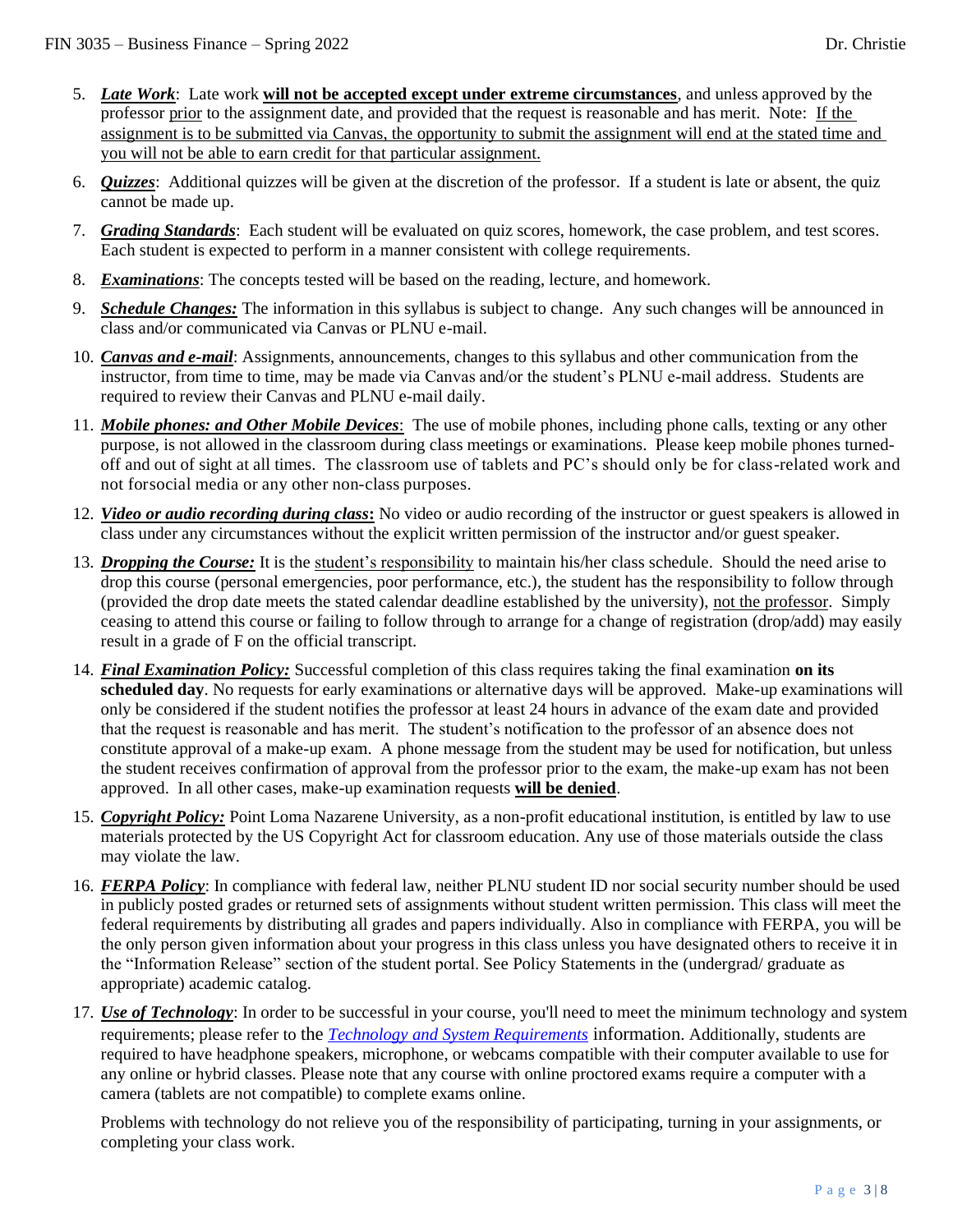18. *Academic Accommodations Policy:* PLNU is committed to providing equal opportunity for participation in all its programs, services, and activities. Students with disabilities may request course-related accommodations by contacting the Educational Access Center (EAC), located in the Bond Academic Center (EAC@pointloma.edu or 619-849-2486). Once a student's eligibility for an accommodation has been determined, the EAC will issue an academic accommodation plan ("AP") to all faculty who teach courses in which the student is enrolled each semester.

PLNU highly recommends that students speak with their professors during the first two weeks of each semester/term about the implementation of their AP in that particular course and/or if they do not wish to utilize some or all of the elements of their AP in that course.

Students who need accommodations for a disability should contact the EAC as early as possible (i.e., ideally before the beginning of the semester) to assure appropriate accommodations can be provided. It is the student's responsibility to make the first contact with the EAC.

19. *Spiritual Care:* Please be aware PLNU strives to be a place where you grow as whole persons. To this end, we provide resources for our students to encounter God and grow in their Christian faith. If students have questions, a desire to meet with the chaplain or have prayer requests you can contact the [Office of Spiritual Development](https://www.pointloma.edu/offices/spiritual-development)

#### **STUDENT EVALUATION**

1. Students will be evaluated on the following graded events:

| <b>Graded Event:</b>                        | <b>Points</b> |
|---------------------------------------------|---------------|
| <b>Homework</b>                             | 250           |
| Quizzes (13 $@$ 15 points each)             | 195           |
| Case Problem (analysis $+$ write-up)        | 35            |
| Mid-term Exams $(2 \t@ 130 \t points each)$ | 260           |
| Final Exam (Comprehensive)                  | 260           |
| <b>Total Points Available</b>               |               |

2. Students will be evaluated based upon the following scale:

| <b>Percent</b> | Letter Grade | <b>Percent</b> | Letter<br>Grade | Percent       | Letter<br>Grade |
|----------------|--------------|----------------|-----------------|---------------|-----------------|
| 93.0-100       | A            | 80.0-82.9      | B-              | 67.0-69.9     | D+              |
| 90.0-92.9      | A-           | 77.0-79.9      | C+              | 63.0-66.9     |                 |
| 87.0-89.9      | $B+$         | 73.0-76.9      | C               | $60.0 - 62.9$ | D-              |
| 83.0-86.9      |              | 70.0-72.9      | C-              | $0.0 - 59.9$  |                 |

Note: The above schedule presents the approximate number of total points – the actual total points are based on all assignments that encompass the whole course. The total may exceed the amount shown or may be less than the amount shown – all grades are based on a percentage of the total to be earned.

Grade Earned will be determined by the percentage of total points earned!

- Percentages will not be rounded up. If a student earns 89.9% in the course, the student will receive a grade of " $B+$ ".
- Be careful when looking at your percent on Canvas as it may round up to the nearest whole percent. The professor will make every attempt at keeping grades in Canvas up to date. However, Canvas does not constitute the "official gradebook."
- Keep in mind the one quiz score (of 15 points) that will be forgiven  $-$  Canvas will contain all values and does not automatically adjust for this situation.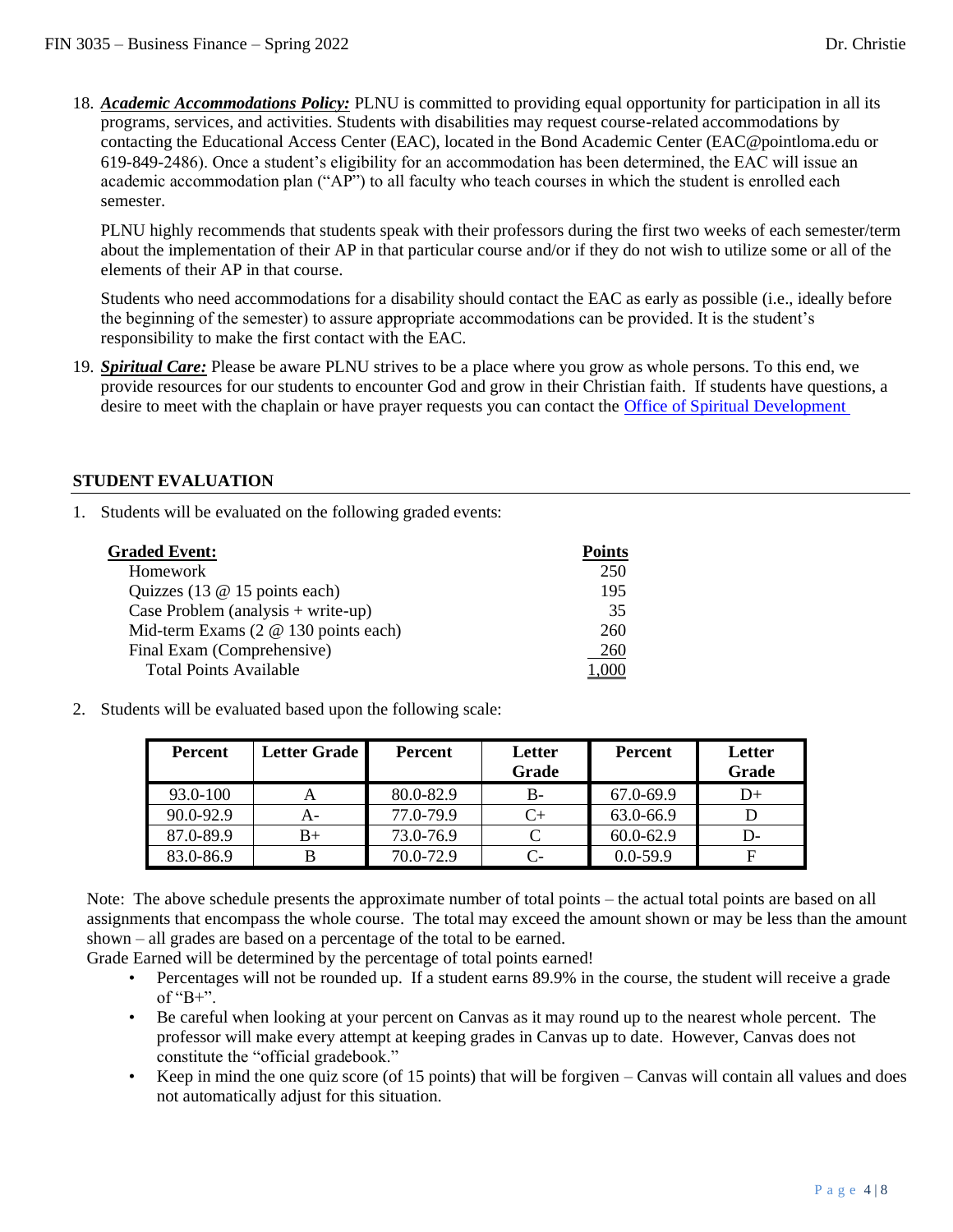# **COURSE SCHEDULE AND ASSIGNMENTS**

*Tentative Schedule (subject to change as needed - Check your PLNU e-mail and Canvas account daily):*

| <b>DATE</b> | Class #                 |                  | <b>CLASS TOPIC / READING</b>     | <b>PTS</b> | HOMEWORK / QUIZ DUE |
|-------------|-------------------------|------------------|----------------------------------|------------|---------------------|
| 01/11/22    |                         | No class session |                                  |            |                     |
| 01/13/22    | $\mathbf{1}$            |                  | Course Introduction              |            |                     |
|             |                         | Syllabus review  |                                  |            |                     |
|             |                         | Read Chapter 1   |                                  |            |                     |
|             |                         | 1.1              | Finance: An overview             |            |                     |
| Week 1      |                         | 1.2              | <b>Business organizations</b>    |            |                     |
|             |                         | 1.3              | Goal of financial manager        |            |                     |
|             |                         | 1.4              | Principles of finance            |            |                     |
| 01/18/22    | $\boldsymbol{2}$        | Read Chapter 2   |                                  | 15         | Quiz - Chapter 1    |
|             |                         | 2.1/2.2          | Financial markets & institutions | 10         | HM-Chapter 1        |
|             |                         | 2.3              | Securities markets               |            |                     |
|             |                         | Read Chapter 3   |                                  |            |                     |
|             |                         | 3.1              | <b>Financial statements</b>      |            |                     |
| Week 2      |                         | 3.2              | Income statement                 |            |                     |
|             |                         | 3.3              | Corporate taxes                  |            |                     |
|             |                         | 3.4              | <b>Balance</b> sheet             |            |                     |
|             |                         | 3.5              | Cash flow statement              |            |                     |
| 01/20/22    | $\mathbf{3}$            | Read Chapter 4   |                                  |            |                     |
|             |                         | 4.1              | Financial analysis               |            |                     |
|             |                         | 4.2              | Common-size statements           |            |                     |
|             |                         | 4.3              | Financial ratios                 |            |                     |
| 01/25/22    | $\overline{\mathbf{4}}$ | Read Chapter 5   |                                  | 15         | Quiz - Chapter 3    |
|             |                         | 5.1              | Timelines for cash flows         | 15         | Quiz - Chapter 4    |
| Week 3      |                         | 5.2              | Compounding & future value       | 14         | HM-Chapter 2 & 3    |
|             |                         |                  |                                  | 26         | <b>HM-Chapter 4</b> |
| 01/27/22    | 5                       | Read Chapter 5   |                                  |            |                     |
|             |                         | 5.3              | Discounting & present value      |            |                     |
| 02/01/22    | 6                       | Read Chapter 5   |                                  |            |                     |
|             |                         | 5.4              | Interest rates                   |            |                     |
|             |                         |                  | Review of discounted cash flow   |            |                     |
| Week 4      |                         | Read Chapter 6   |                                  |            |                     |
|             |                         |                  | Introduction                     |            |                     |
|             |                         |                  |                                  |            |                     |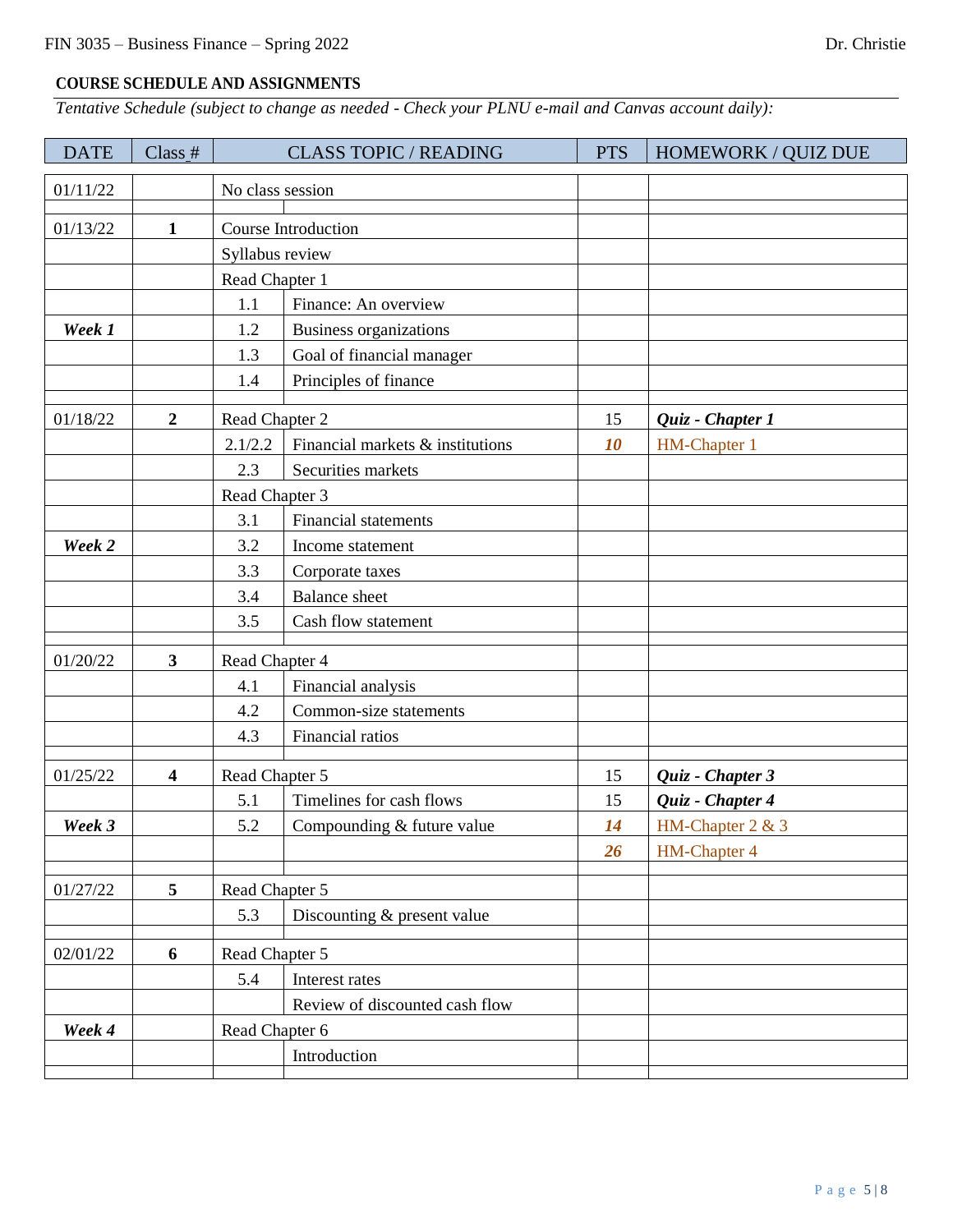| <b>DATE</b> | $Class_$ # | <b>CLASS TOPIC / READING</b> |                                    | <b>PTS</b> | HOMEWORK / QUIZ DUE |
|-------------|------------|------------------------------|------------------------------------|------------|---------------------|
| 02/03/22    | 7          | Read Chapter 6               |                                    | 15         | Quiz - Chapter 5    |
|             |            | 6.1                          | Annuities                          | 20         | HM-Chapter 5        |
|             |            | 6.2                          | Perpetuities                       |            |                     |
| 02/08/22    | 8          | Read Chapter 6               |                                    | 11         | HM-Chapter 6-a      |
|             |            | 6.2                          | Perpetuities - continued           |            |                     |
| Week 5      |            | 6.3                          | Complex cash flow streams          |            |                     |
| 02/10/22    | 9          |                              | Review for midterm 1               | 15         | Quiz - Chapter 6    |
|             |            |                              | Chapters 1 to 6                    | 14         | HM-Chapter 6-b      |
| 02/15/22    | <b>10</b>  | <b>Midterm exam 1</b>        |                                    | <b>130</b> | Midterm exam 1      |
| Week 6      |            |                              | Chapters 1 to 6                    |            |                     |
| 02/17/22    | 11         | Read Chapter 8               |                                    |            |                     |
|             |            | 8.1                          | Portfolio returns & risk           |            |                     |
|             |            | 8.2                          | Systematic risk & market portfolio |            |                     |
|             |            | 8.3                          | Security market line & CAPM        |            |                     |
| 02/22/22    | 12         | Read Chapter 9               |                                    | 15         | Quiz - Chapter 8    |
| Week 7      |            | 9.1                          | Corporate debt                     |            |                     |
|             |            | 9.2                          | Valuing corporate debt             |            |                     |
|             |            | 9.3                          | Bond valuation relationships       |            |                     |
| 02/24/22    | 13         | Read Chapter 9               |                                    |            |                     |
|             |            | 9.4                          | Types of bonds                     |            |                     |
| 03/01/22    | 14         | Read Chapter 10              |                                    | 15         | Quiz - Chapter 9    |
|             |            | 10.1                         | Common stock                       | 17         | HM-Chapter 9        |
|             |            | 10.2                         | Valuing common stock               |            |                     |
| Week 8      |            | 10.3                         | Preferred stock                    |            |                     |
| 03/03/22    | 15         | Read Chapter 11              |                                    |            |                     |
|             |            | 11.1                         | Capital budgeting                  |            |                     |
|             |            | 11.2                         | Net present value                  |            |                     |
| 03/08/22    |            | No Class - Spring Break      |                                    |            |                     |
| 03/10/22    |            |                              | No Class - spring Break            |            |                     |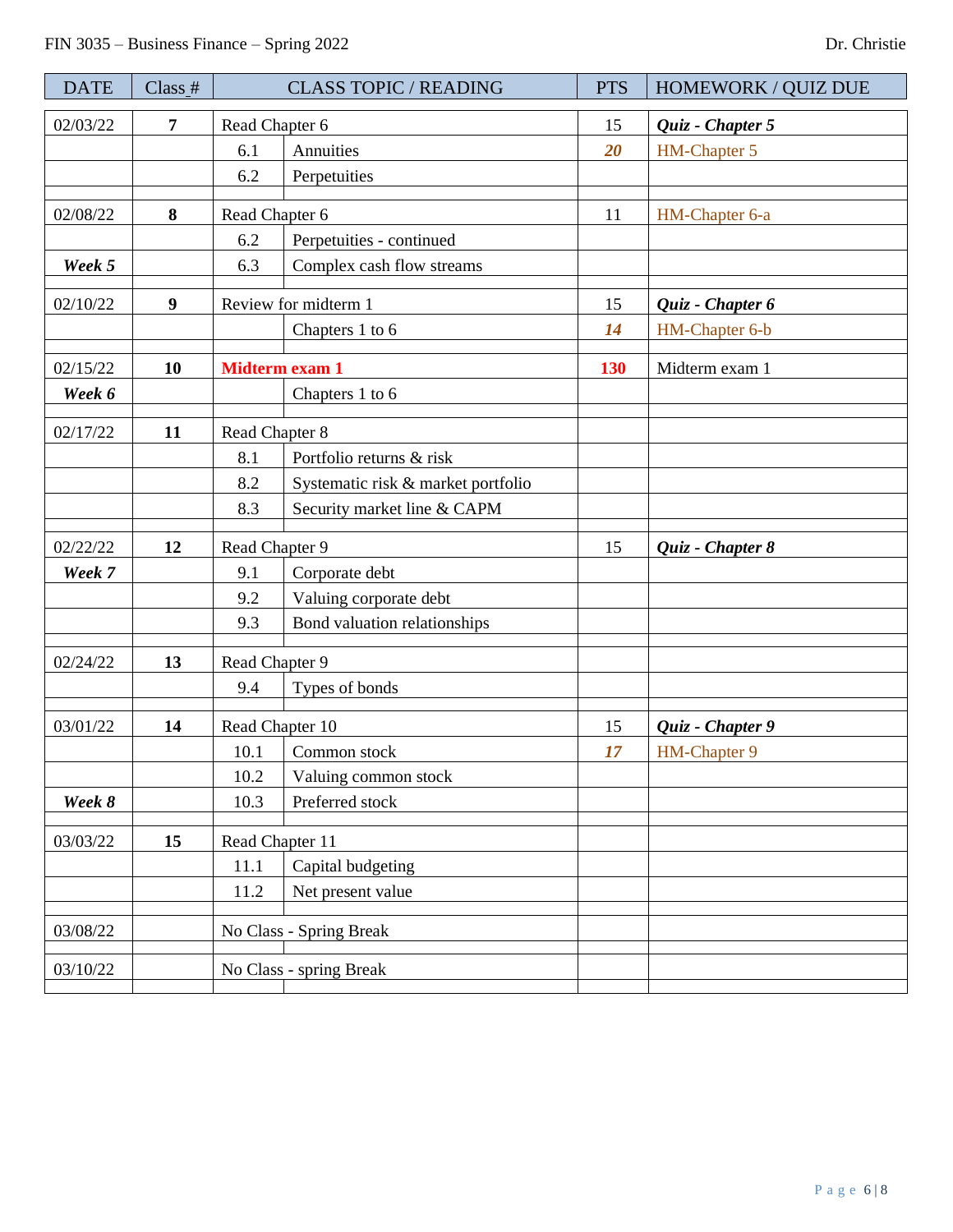| <b>DATE</b> | Class # | <b>CLASS TOPIC / READING</b> |                                     | <b>PTS</b> | <b>HOMEWORK / QUIZ DUE</b>                 |
|-------------|---------|------------------------------|-------------------------------------|------------|--------------------------------------------|
| 03/15/22    | 16      | Read Chapter 11              |                                     | 15         | Quiz - Chapter 10                          |
|             |         | 11.2                         | Net present value - continued       | 15         | HM-Chapter 10                              |
| Week 9      |         | 11.3                         | Other investment criteria           |            |                                            |
|             |         |                              | <b>Case Assignment Draft Due</b>    | <b>10</b>  | <b>Mini-case - Ch 9 Modified</b>           |
| 03/17/22    | 17      | Read Chapter 12              |                                     |            |                                            |
|             |         | 12.1                         | Project cash flow                   |            |                                            |
|             |         | 12.2                         | Forecasting project cash flow       |            |                                            |
| 03/22/22    | 18      | Read Chapter 12              |                                     | 15         | Quiz - Chapter 11                          |
|             |         | 12.2                         | Forecasting cash flow - continued   | 21         | HM-Chapter 11                              |
| Week 10     |         | 12.3                         | Inflation & capital budgeting       |            |                                            |
| 03/24/22    | 19      | Read Chapter 12              |                                     |            |                                            |
|             |         | 12.4                         | Replacement project cash flow       |            |                                            |
|             |         |                              |                                     |            |                                            |
| 03/29/22    | 20      |                              | Review for Midterm 2                | 15         | Quiz - Chapter 12                          |
| Week 11     |         | Chapters 8 to 12             |                                     | 19<br>25   | HM-Chapter 12<br>Mini-case - Ch 9 Modified |
|             |         | <b>Case Assignment Due</b>   |                                     |            |                                            |
| 03/31/22    | 21      | <b>Midterm exam 2</b>        |                                     | 130        | Midterm exam 2                             |
|             |         |                              | Chapters 8 to 12                    |            |                                            |
| 04/05/22    | 22      | Read Chapter 14              |                                     |            |                                            |
|             |         | 14.1                         | Cost of capital                     |            |                                            |
| Week 12     |         | 14.2                         | Capital structure weights           |            |                                            |
|             |         | 14.3                         | Estimating cost of capital sources  |            |                                            |
| 04/07/22    | 23      | Read Chapter 14              |                                     |            |                                            |
|             |         | 14.4                         | Calculating firms WACC              |            |                                            |
|             |         | 14.5                         | Estimating project costs of capital |            |                                            |
|             |         | 14.6                         | Flotation costs and project NPV     |            |                                            |
| 04/12/22    | 24      | Read Chapter 13              |                                     | 15         | Quiz - Chapter 14                          |
|             |         | 13.3                         | Break-even analysis                 | 19         | HM-Chapter 14                              |
| Week 13     |         | Read Chapter 15              |                                     |            |                                            |
|             |         | 15.1                         | Capital structure choices           |            |                                            |
|             |         | 15.2                         | Capital structure theory            |            |                                            |
|             |         | 15.4                         | Making financing decisions          |            |                                            |
| 04/14/22    |         | No Class - Easter Break      |                                     |            |                                            |